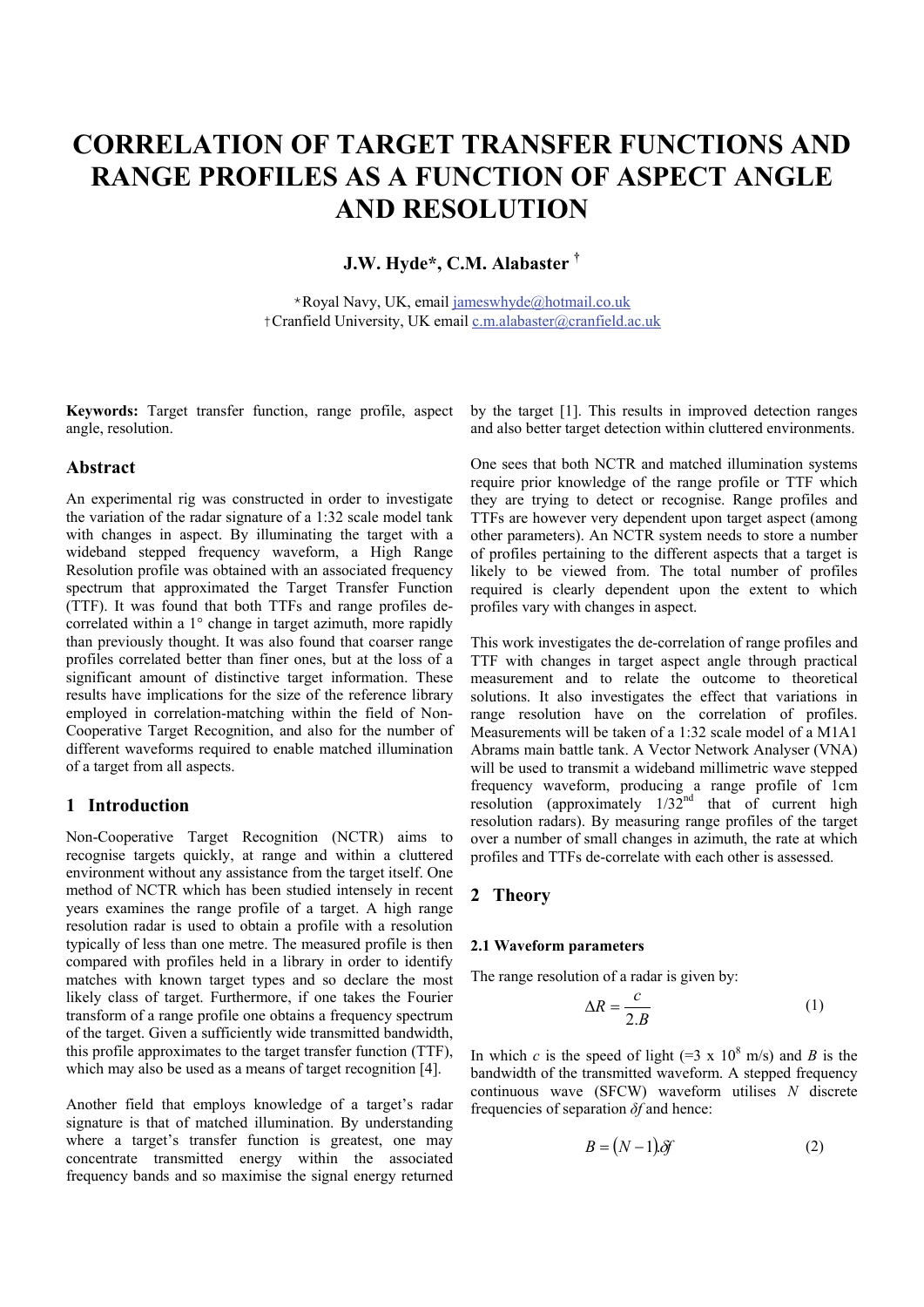The sampled frequency nature of the SFCW waveform invokes range ambiguity resulting in a maximum unambiguous range, *Rmu* of:

$$
R_{mu} = \frac{c}{2.8f}
$$
 (3)

#### **2.2 Target signatures**

The frequency dependence of the *TTF(ω)* arises from resonances between multiple scatterers on a target or individual structures of dimensions comparable with the wavelength. High range resolution radar (HRRR) seeks to generate a range profile with a fine range resolution. In the limit of infinite bandwidth (infinitesimal range resolution), the  $TTF(\omega)$  is given by the Fourier transform of the range profile. Since the Fourier transform is a linear operation, one would expect both TTF and range profiles to be equally sensitive to aspect changes.

There are two effects which give rise to variations in range profiles with aspect changes. The first is the scintillation of unresolved multiple scatterers within a range resolution cell. The second is the migration of scatterers through range cells. Migration through range cells (MTRC) is avoided if the range of angular rotation is confined to [2]:

$$
\delta \varphi \le \frac{\Delta R}{L} \tag{4}
$$

Where *L* is the cross range dimension of the target. For a given *∆R*, MTRC occurs more rapidly if a target's cross-range length is greater and also if the scatterers are generally located towards the outside edges of the target.

#### **2.3 Correlation**

Pairs of target profiles (range or frequency), *X* and *Y*, are compared using the Pearson Product-Moment Correlation Coefficient,  $r_{xy}$  given by [3]:

$$
r_{xy} = \frac{\sum (X - \overline{X})(Y - \overline{Y})}{\sqrt{(X - \overline{X})^2 (Y - \overline{Y})^2}}
$$
(5)

Values of +1 indicate perfect correlation, whereas 0 indicates no correlation at all and a value of -1 indicates a perfect negative correlation.

#### **3 Experimental work**

An Anritsu ME7808A VNA was operated in the  $S_{11}$  mode. The millimetric wave output was connected to a standard gain 20dB horn antenna. A 1:32 scale die cast model of the M1A1 Abrams main battle tank target was placed on an expended polystyrene turntable which was further screened using radar absorbent material (RAM). The reflection from the turntable support was generally 10 to 20 dB lower than the reflection from the tank target. The turntable had an angular resolution of  $1^0$ . The tank target had a footprint of 305 x 114mm and was positioned approximately 1.3m from the horn aperture, which was sufficient to be fully illuminated at all aspects and be in the far field of the horn.

The VNA produces a SFCW waveform which was set up as follows:

| <b>Start</b>     | 90GHz  |
|------------------|--------|
| <b>Stop</b>      | 105GHz |
| Number of points | 801    |

Thus with  $B = 15$ GHz,  $N = 801$ ,  $\delta f = 18.75$ MHz, one obtains from equation (1)  $\Delta R = 1$ cm which is consistent with the resolution of modern HRRR scaled by the same factor as the target i.e. 32. From equation (3)  $R_{mu} = 8$ m and is sufficient to avoid any second trace echoes corrupting the target data. The VNA time gating function was used to isolate the return from the target and range profile and/or TTF data recorded. From equation (4) one would expect MTRC to become significant at aspects which exceed  $5^\circ$  intervals. A zero degree elevation angle was maintained throughout all the experimental work.

#### **3.1 Correlation of TTF over repeated measurements at head-on aspect**

Firstly, the correlation of TTF over successive target placements was measured. The target TTF was measured in the head-on aspect, then the target was rotated to  $20^{\circ}$  and then back to the  $0^0$  head-on aspect. 5 repeated measurements were made at the head-on aspect in this way. The accuracy of the alignment of the target was estimated at  $0.5^0$ .

#### **3.2 Correlation of TTF over all aspects**

The TTF was recorded at  $1^0$  angular increments over the full 360<sup>0</sup> range of aspect angles. The correlation between pairs of TTFs separated by  $1^0$  angular displacements was calculated. This was also repeated for pairs of TTFs at between 2 to  $15<sup>0</sup>$ angular increments.

#### **3.3 Correlation of range profiles with aspect angle**

The TTF data recorded in section 3.2 was inverse Fourier transformed into the time domain so as to produce range profiles. The range profiles occupied between 30 (head-on) and 12 (side-on) range cells which is far less data than the 801 frequency points used to represent the TTF. The differing length of range profiles invalidates comparisons between range profiles at significantly differing aspect angles. Therefore, only range profiles within  $20^0$  of head-on  $(0^0)$  were considered. At  $20^{\circ}$  the target appears to have a range extent of  $305.\cos 20^\circ = 287$ mm and so the comparison of range profiles over 30 range cells is valid. The correlation between pairs of range profiles separated by between 1 and  $10^0$  angular increments has been calculated.

## **3.4 Correlation of range profiles with range resolution**

The range profiles generated in section 3.3 were generated at a *ΔR* = 1cm. Coarser range profiles were generated by averaging neighbouring range cells. Range profiles of *ΔR* = 2, 3, 4, 5, 6, 10 and 15 cm were generated. The correlation coefficient was calculated between pairs of range profiles seperated in target aspect by  $1^\circ$ ,  $2^0$  and  $3^0$  for results between 0° and 20° target rotation.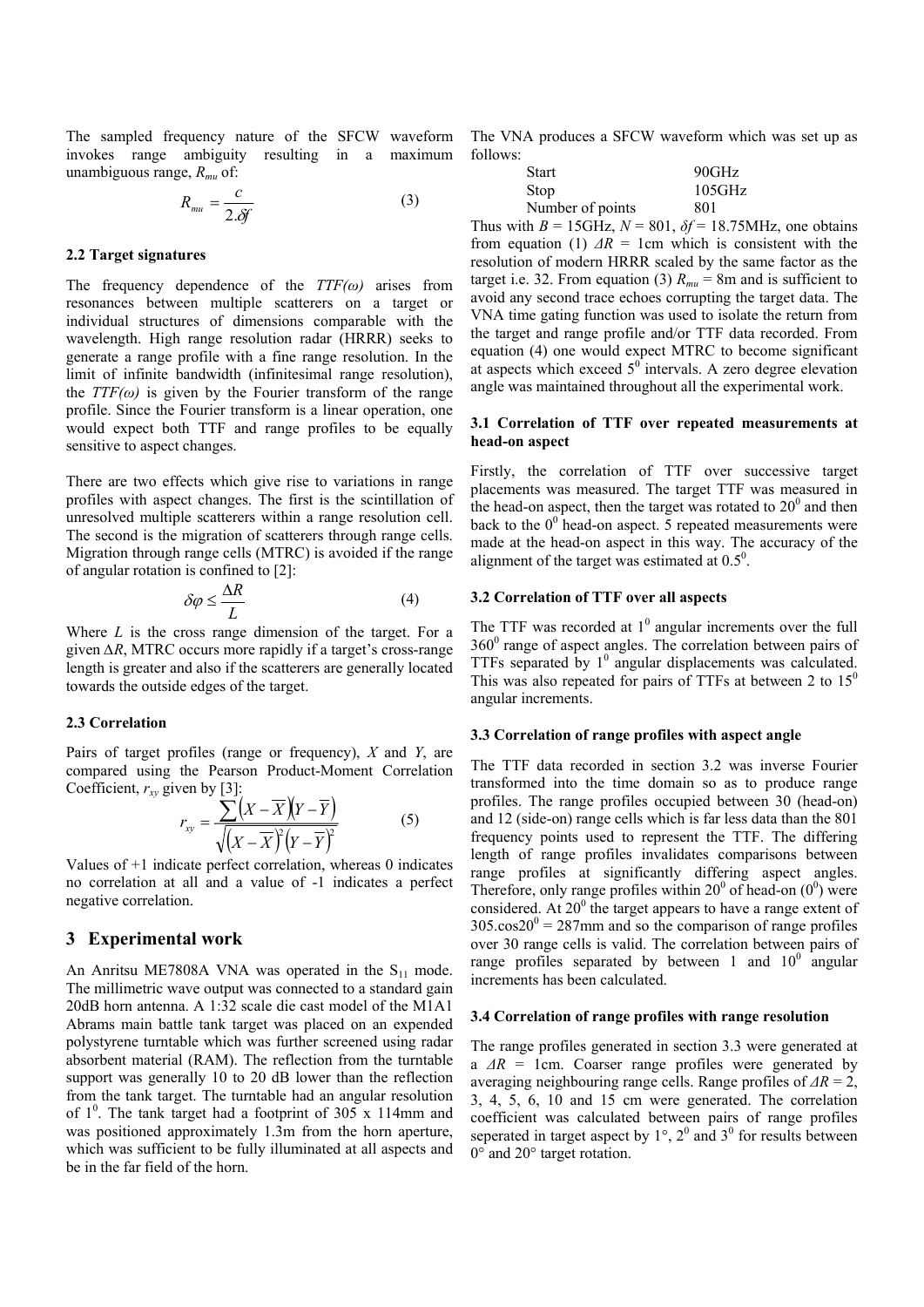# **4 Results and discussion**

#### **4.1 Repeated measurements at head-on aspect**

The 5 repeated tests of section 3.1 give rise to 10 combinations of pairs of TTFs. The correlation between these 10 pairs varies from 0.53 to 0.99. The mean of these 10 correlation coefficients = 0.8 which may be regarded as a high degree of correlation over the estimated angular displacement of  $0.5^0$ . However, in the realms of target identification, if one can only expect to obtain a correlation coefficient on average of 0.8 between two measurements that appear to be taken of nominally the same target aspect, one must temper one's expectation of what may be obtained by correlating a measurement of a particular target aspect with a reference library. The corresponding pairs of range profiles (transformed from the TTF data) exhibited a mean correlation coefficient of 0.86. Although this suggests that range profiles correlate marginally better than TTFs it must be borne in mind that the correlation of the range profiles is on the basis of 30 data points whereas the correlation of TTFs is over 801 data points.

## **4.2 Correlation of TTF over all aspects**

Pairs of TTFs pertaining to measurements taken of target aspects separated in azimuth by increasing amounts were correlated. The expectation was that TTFs with a small separation would correlate better than TTFs with a large separation. Figure 1 displays the correlation coefficient between a TTF measured at a particular target aspect, and the TTF measured after rotating the target by a further 1°. Results are plotted for 0° to 359° target rotation.



Figure 1: Correlation between TTFs separated by 1°

The mean correlation coefficient was 0.016 indicating that on average, pairs of TTFs measured at target aspects separated by 1° do not correlate with each other. One can see that at certain aspects, weak correlation is exhibited, with correlation coefficients of 0.4 to 0.8 and -0.4 to -0.6. These indicate weak increasing and decreasing linear relationships, but appear to be the exception rather than the norm. A correlation

coefficient of 0.99 was obtained when correlating the TTFs associated with 14° and 15° target rotation, indicating that this pair of TTFs is strongly related. However, this result is so rare that it can be discounted as insignificant. The distribution of correlation coefficients is plotted as a histogram in Figure 2.



Figure 2: Histogram of correlation coefficients between TTFs separated by  $1^{\circ}$ 

The distribution has a standard deviation of 0.22 and supports the conclusion that TTFs associated with target aspects separated by  $1^{\circ}$  are unrelated.

Correlation coefficients were calculated in a similar manner for pairs of TTFs separated by an increasing aspect angle and the results are summarised in Table 1.

| <b>Angular Separation</b> | <b>Mean Correlation</b> |
|---------------------------|-------------------------|
| Between TTFs (°)          | Coefficient             |
|                           | 0.016                   |
| 2                         | 0.004                   |
| 3                         | $-0.010$                |
| 4                         | 0.017                   |
| 5                         | 0.002                   |
| 6                         | 0.003                   |
|                           | $-0.012$                |
| 8                         | $-0.003$                |
| 9                         | 0.002                   |
| 10                        | $-0.003$                |
| 11                        | 0.004                   |
| 12                        | $-0.015$                |
| 13                        | $-0.001$                |
| 14                        | 0.002                   |
| 15                        | $-0.002$                |

Table 1: Mean correlation coefficients between TTFs as a function of separation angle.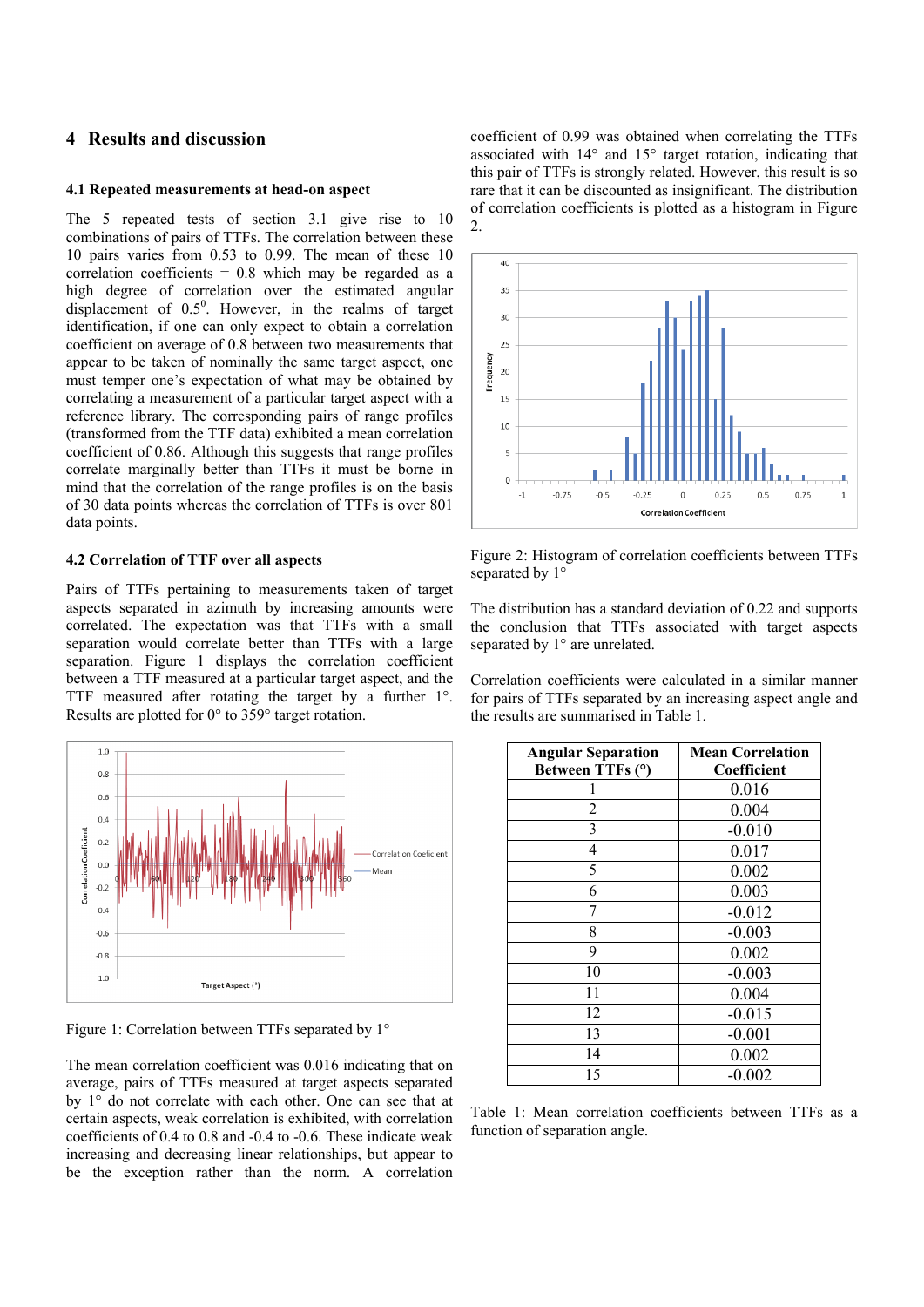The results show that in general pairs of TTFs are uncorrelated when measured at target aspects separated by between 1° and 15°. In general there is clearly no similarity or relationship between TTFs associated with target aspects separated by a degree or more. The change in TTF with target aspect occurs much more rapidly than originally expected and TTFs appear to totally de-correlate over 0-1 degrees of target rotation.

## **4.3 Correlation of range profiles with aspect angle**

The range profiles of the tank at  $0^0$  (head-on),  $1^0$  and  $2^0$ occupy 30 range cells and are shown in Figure 3.



Figure 3: Head-On Aspect Range Profile (1<sup>st</sup> 30 Range Bins)

The benefit of analysing range profiles as opposed to TTFs is that one might start to associate features of the range profile with physical features on the target. In this case the initial peak might be associated with the front surface of the tank's chassis, with the second peak 4 range bins (40 mm) later perhaps associated with the turret. One observes that the magnitude of the range profile tends to decrease with range, or distance from the antenna. This can largely be attributed to self-shadowing. From Figure 3 one can observe some similarity between the 3 profiles, for instance the common peak at around range bin 18. There are also, however, some notable differences. The initial peak at range bin 4 in the 0° profile quickly becomes almost zero (0.04) after 2° rotation. This illustrates the effect of scintillation.

Table 2 shows the results of correlating pairs of range profiles between  $0^0$  and  $20^0$  separated by an increasing amount in azimuth. The correlation coefficients were calculated over the first 30 range bins. The values of 0.3-0.4 (mean 0.37) indicate some weak correlation, but one can see that increasing the angular separation between range profiles does not significantly change the degree to which they correlate. The range profiles all exhibit a degree of similarity, possibly caused by the common trend to reduce in magnitude with range due to self-shadowing effects. These results show that de-correlation occurs much more quickly than predictions based on MTRC – equation (4). This suggests that scintillation effects are more significant and far more sensitive to aspect angle than MTRC.

| <b>Angular Separation</b><br>Between Range Profiles (°) | <b>Mean Correlation</b><br>Coefficient |
|---------------------------------------------------------|----------------------------------------|
|                                                         | 0.427                                  |
| 2                                                       | 0.403                                  |
| 3                                                       | 0.393                                  |
| 4                                                       | 0.341                                  |
| 5                                                       | 0.340                                  |
| 6                                                       | 0.350                                  |
|                                                         | 0.446                                  |
| 8                                                       | 0.342                                  |
| 9                                                       | 0.332                                  |
| 10                                                      | 0.360                                  |
| Mean                                                    | 0.373                                  |

Table 2: Correlation coefficients between range profiles as a function of target aspect angle separation.

## **4.4 Correlation of range profiles with range resolution**

Range profiles for *∆R* = 1, 2, 3, 4, 5, 6, 10, 15cm have been generated and compared. The correlation coefficient was calculated between pairs of range profiles seperated in target aspect by 1°. This was done for results obtained for between  $0^{\circ}$  and  $20^{\circ}$  target rotation, so as to avoid the complications with shortening of the range profile with rotation. The mean correlation coeficient was calculated for the various values of *∆R*, and the results are plotted in Figure 4.



Figure 4: Correlation Coefficient between Range Profiles Separated by 1° in Azimuth.

Each data point has an associated error bar extending to  $\pm 1$ standard deviation about the mean. One observes that the mean correlation coefficient increases with *∆R* whilst the standard deviation tends to decrease. (Standard deviation remains between 0.20 and 0.21 for *∆R* between 10-30mm, and drops off thereafter.) When the *∆R* is set to 150mm, the correlation coefficient becomes 1. In this case, 2 sets of only 2 data points (range bins) are correlated. The overall tendency in all cases is for the amplitude of the range profile to decrease with range. The correlation coefficient is therefore calculated between 2 linearly decreasing variables. When 2 variables decrease together, the correlation coefficient will equal 1.